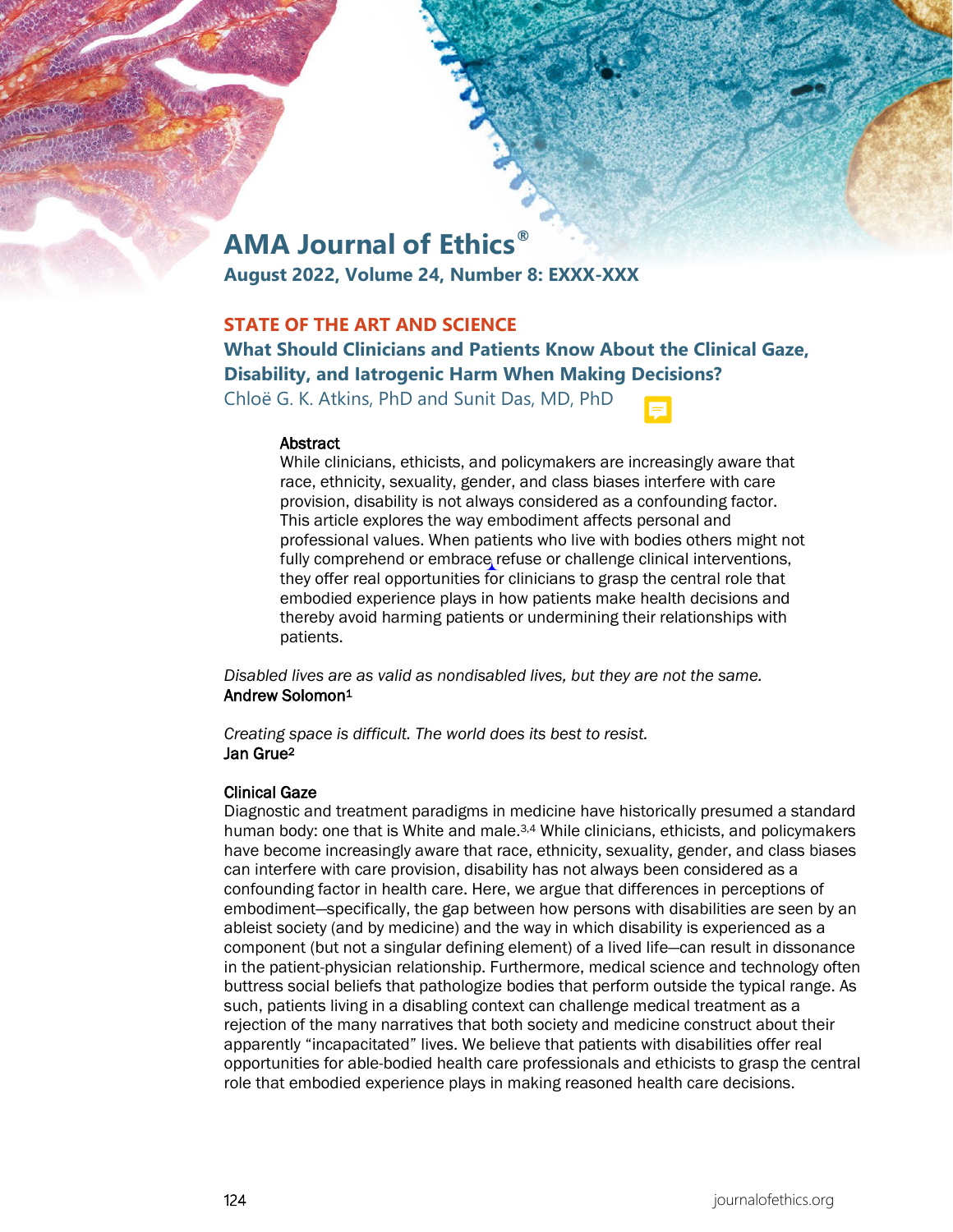Disability confronts cultural norms about physical, psychological, and cognitive human experience and, in doing so, poignantly highlights the fact that all of our autonomies are mediated by imperfect bodies interacting with the world.

## Embodiment

A principlist approach to bioethics suggests the value of principles of nonmaleficence and beneficence alongside justice and respect for patient autonomy.5,6 Within this framework, autonomy speaks to the Kantian right or condition of a person to rational self-governance—that is, to the right of the individual to freely choose for and by themselves.7 In bioethics, autonomy requires health care professionals to respect patient choice (as long as the patient is competent) and imparts a duty to provide sufficient information, as well as the physical and temporal space, for the patient to make an informed, uncoerced decision.

It is critical, however, to note that principlism is not neutral, but rather reflects intrinsic biases held by medicine and medical practitioners. In *The Birth of the Clinic*, Michel Foucault draws attention to the objectification of the human body through the rise of the postmortem and the reification of both the body and disease in the dissected corpse beginning in the late 18th century.8 Peter Conrad further argues that Foucault's conception of the clinical, objectifying gaze has become a form of medicalization in which a human condition or state becomes defined as a problem and requires medical intervention.9 As critically, Foucault argues that society internalizes this [medical gaze,](https://journalofethics.ama-assn.org/article/penetrating-gaze-and-decline-autopsy/2016-08) accepting it as the objective articulation of the embodied self in modernity.8 Foucault's point is that even as the medical sciences emerged within a social and political environment that espoused liberty and equality, clinical knowledge used an objectifying gaze that sought authority over the patient's body and over illness. Clinical assessment and treatment were rooted in a clinical gaze that assumed a normative body and sought to coerce patients to see themselves as ill, thereby (hopefully) creating the opportunity for treatment and cure. The power of medicine is thus embedded in the objectification of the patient body by the medical professional and by medical knowledge, $8$  a process that intrinsically harbors the assumptions and biases of both.

What is left unsaid is that the medical gaze—with its assumptions and biases—defines what is normative. Historically, diagnostic models have presumed a standard human body. While race, ethnicity, sexuality, gender, and class have been identified as complicating this assumption in medicine, less consideration has been given to disability.10,11,12 The classification of "dis-ease" presumes a norm from which the patient deviates: when an individual lives a life with a chronic dis-ease, they always already deviate from a clinical norm. The unconventional lived identity of an individual living with a facial or limb deformity or a sensory impairment challenges and destabilizes the health-disease binary within which medicine typically functions. As such, health professionals may be limited in their work of fully encountering a patient living in a disabling context, as this encounter is mediated and defined by the inherently reductive nature of the medical gaze. Rosemarie Garland-Thomson summarizes this difficulty as "[t]he medical-scientific aim to make us 'better' clumsily balances the conflict between the charge of medicine to 'do good' and the caution to 'do no harm.'"1

One of physicians' duties within the patient-physician relationship is to delineate their patients' goals and preferences. Many patients identify a tension between their personal understanding and experience of their illness and the medicalized articulation of their disease. In other words, a distinction exists between patient and clinical narratives of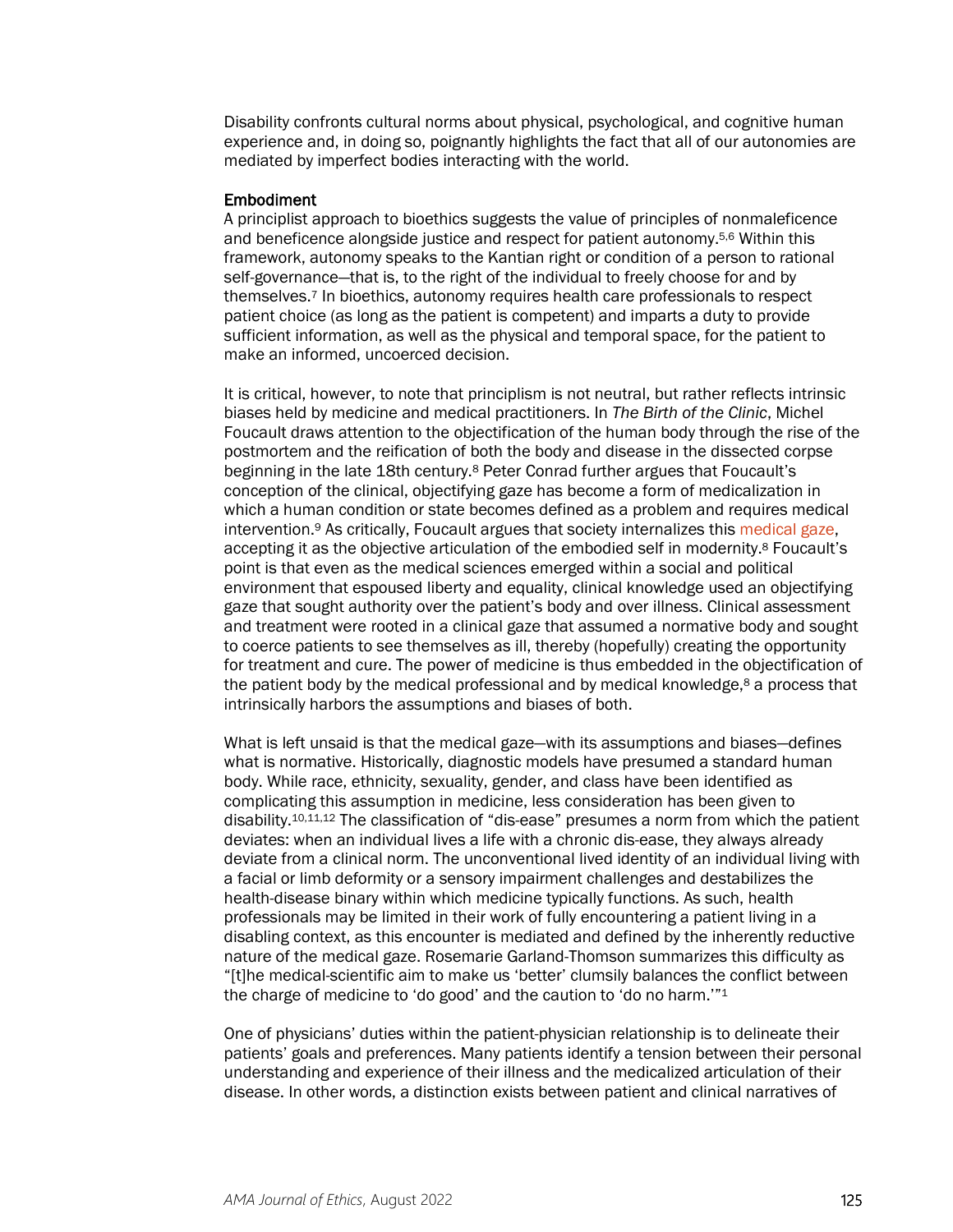shared events. People with disabilities [live full lives](https://journalofethics.ama-assn.org/article/three-things-clinicians-should-know-about-disability/2018-12) even though these lives may be seen through an ableist lens as constrained and incomplete.<sup>13,14,15</sup> For individuals with a disability, the lacunae between the identity constructed for them by the medical gaze (which Foucault argues simultaneously objectively sees and speaks what it observes) and their self-conception can be substantial. The risks for patients with disabilities in entering the patient-physician relationship are thus more pronounced and potentially more impactful. A physician's ability to withhold or insist upon a specific treatment, remedy, or even disease classification (in the case of insurance) can utterly upset the unique balance and approach with which a person with disability leads their life.

## Disabled Embodiment

Evidence-based medicine, which relies on statistically significant findings from aggregate data, can fail patients with disabilities. Characteristics or responses of people with disabilities and chronic illnesses often lie outside "normalizing" averages. Their bodies react and perform differently from the "norm." Moreover, how they value their bodies and the ways they perform and function—the manner, in other words, in which they embody themselves—may be and often is substantially different from the way in which the average person does. We live in an ableist world, in which able bodies are the social and medical standard. Medicine's scientific and technological feats depend on data on human bodies—data that are aggregated and described by a statistically normal distribution. This approach enables clinicians to recommend the most efficacious treatment for the greatest number of people. However, this practice inevitably privileges physical uniformity over variation—at the cost of those bodies that figuratively lie at the ends of the distribution. This oversight means that individuals with disabilities (just like members of other minority ethnicities and races) must remain circumspect about medical guidance that often fails, culturally and statistically, to "see" them. Furthermore, as Jan Grue, who has spinal muscular atrophy, adroitly points out, one person with an amputation or arthritis experiences their disease trajectory in quite a different manner than another person with the same "ailment."2 Generalized disease descriptions are just that—general—and do not capture the specificity of the adaptive and innovative life that a person with disabilities lives.

This tendency to mask individual differences makes grappling with the lived experiences of persons with disabilities critical. Grue writes of the weight of social perception of the disabled body on the disabled individual: "To be stared at, gawked at, is to develop an external sense of one's self, a sense that is always premodulated to the expectations of the surroundings. It is also to be situated in a narrative that has already been written, and that is told by others."2 This act of depersonalization is compounded by the medical gaze. For example, consider the information provided to expectant couples when they inquire about amniocentesis and prenatal genetic testing. Seldom, if ever, do these materials include descriptions or testimonies of people who live with the disorder being selected against. Prenatal testing claims to be objective, scientific, and technocratic, presuming that all disabled lives are unwanted and that fulfilling disabled lives are impossible.16 Some scholars and activists with disabilities see prenatal testing as medicine's [attempt to erase disability](https://journalofethics.ama-assn.org/article/keeping-backdoor-eugenics-ajar-disability-and-future-prenatal-screening/2016-04) or to stigmatize it.<sup>17</sup> It is important to remember that the presence of cytogenic testing does not eradicate disability—disability is an inevitable aspect of the human condition and occurs throughout the range of life expectancy. And, given medicine's increasing ability to secure greater longevity for people with cancers and chronic illnesses, it would seem that the profession and bioethics need to more consciously address how disability impacts and shapes people's lives. The Centers for Disease Control and Prevention estimated in 2020 that 26% of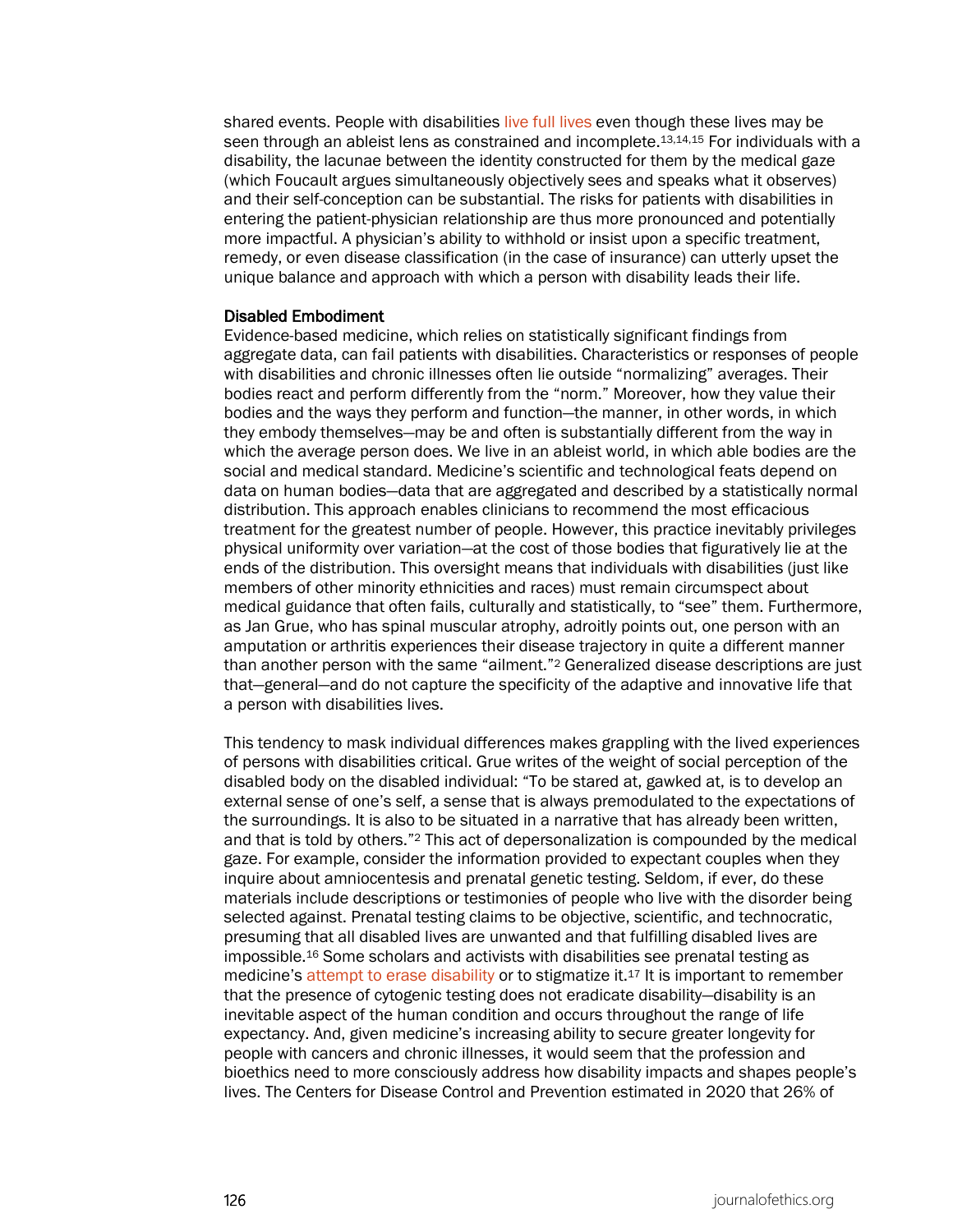American adults have a disability,<sup>18</sup> making them a large, if not the largest, minority seeking health care. Yet, when we listen to authors with disabilities, it's clear that ableist [tendencies](https://journalofethics.ama-assn.org/article/why-disability-must-be-included-medical-school-diversification-efforts/2021-12) permeate medical contacts and that patients with disabilities feel as though their experiences and their self-expression and autonomy are overlooked.19,20,21,22 Everything—from the fact that clinic exam tables are largely inaccessible to the fact that the clinical frailty scale23 does not account for a person who normally functions "differently"—puts patients with disabilities in suboptimal positions in terms of determining their care. In this context, it is not surprising that patients with disabilities often challenge or refuse medical treatment.

The work of embodiment—the work of deciding who and what we are, of identifying what is important to us, of determining our own goals and ends—is critical to the achievement of autonomy. In his memoir, Grue describes the nightly battle in his family over the use of leg braces when he was a child. The orthotics were supposed to prolong his walking, but they caused such pain and discomfort that he seldom slept. He eventually abandoned their use—their prescription was ill-conceived and destructive.2 Grue identifies a dissonance between how the disabled subject is cast by the medical gaze and how the actual individual with the disease or impairment constructs their own self: "No pathological picture resembles another one perfectly. Diagnosis is not fate. But it's easy to believe that it is. It's easier not to look too closely. What is this gaze, which is so sharp and penetrating, but simultaneously dull and disinterested, that separates things that should not be separated and at the same time mistakes one thing for something very different?"2

Critical race theorists and activists and writers with disabilities have long known that their embodied experience of the world is vastly different than that codified in textbooks, social codes, and laws.<sup>24,25,26</sup> Understanding the centrality of the interchange between any person's body, mind, and autonomous expression, on the one hand, and their environment, on the other, is critical, particularly when physicians and patients negotiate the terms of the care contract.

## **Conclusion**

Clinicians and bioethicists need to address the ableism that is inherent in medicine and medical ethics. Given medicine's capacity to rescue individuals from illnesses and trauma that were lethal a mere generation ago, we need to become aware that the lives that emerge from our greater medical capacities are ones that may be seen as disabled but are fully human even in their difference. It is medical knowledge and power that often create disability. Patients with disabilities challenge our conceptions of human possibility. We should pay attention.

## **References**

- 1. Capitano P, Garland-Thomson R, Solomon A, eds. *About Us: Essays from the Disability Series of the New York Times*. 2019, xiv, xxvii.
- 2. Grue J. *I Live a Life like Yours: A Memoir*. FSG Originals; 2021.
- 3. Nolen L. How medical education is missing the bull's eye. *N Engl J Med*. 2020;382(26):2489-2491.
- 4. Stewart A. Minorities are underrepresented in clinical trials. American Academy of Family Physicians. December 4, 2018. Accessed January 19, 2022. [https://www.aafp.org/news/blogs/leadervoices/entry/20181204lv](https://www.aafp.org/news/blogs/leadervoices/entry/20181204lv-clinicaltrials.html)[clinicaltrials.html](https://www.aafp.org/news/blogs/leadervoices/entry/20181204lv-clinicaltrials.html)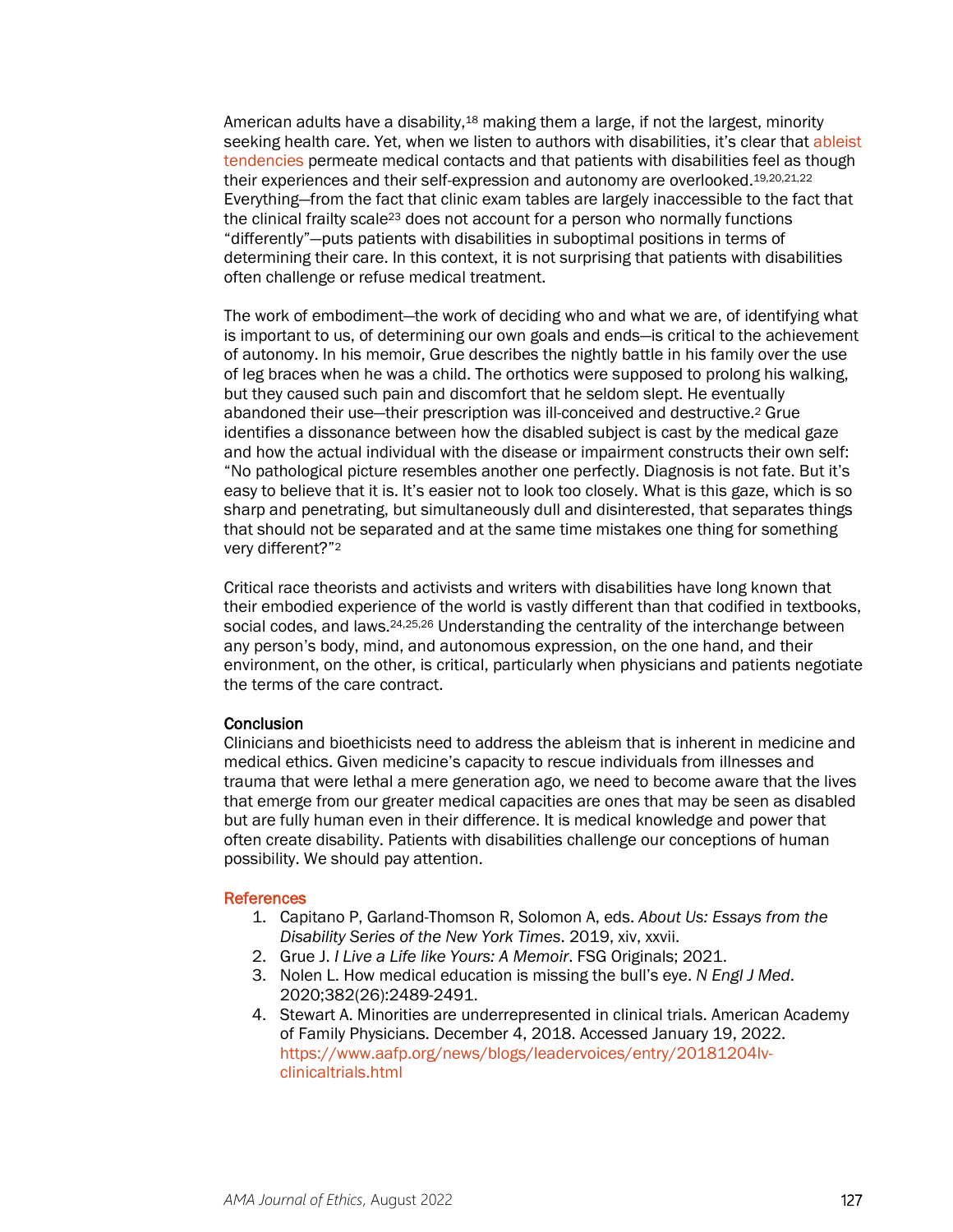- 5. O'Brien DC. Medical ethics as taught and as practiced: principlism, narrative ethics, and the case of living donor liver transplantation. *J Med Philos*. 2022;47(1):95–116.
- 6. McCarthy J. Principlism or narrative ethics: must we choose between them? *Med Humanit*. 2003;29(2):65-71.
- 7. Shell SM. *Kant and the Limits of Autonomy*. Harvard University Press; 2009.
- 8. Foucault M. *1926-1984. The Birth of the Clinic: An Archaeology of Medical Perception*. Tavistock; 1973.
- 9. Conrad P. *The Medicalization of Society: On the Transformation of Human Condition into Treatable Disorders*. Johns Hopkins University Press; 2007:14.
- 10. Washington DA. Critical race feminist bioethics: telling stories in law school and medical school in pursuit of cultural competence. *Albany Law Rev*. 2009;72(4):961-998.
- 11. Brünig L, Salloch S. Making structural discrimination visible: a call for intersectional bioethics. *Am J Bioeth*. 2022;22(3):42-44.
- 12. Grzanka PR, Brian JD, Shim JK. My bioethics will be intersectional or it will be [Bleep]. *Am J Bioeth*. 2016;16(4):27-29.
- 13. Reynolds JM. "I'd rather be dead than disabled." the ableist conflation and the meanings of disability. *Rev Comm*. 2017;16(June):149-163.
- 14. Du Mont J, Forte T. Perceived discrimination and self-rated health in Canada: an exploratory study. *BMC Public Health*. 2016;16(1):742-752.
- 15. Kothari S, Kirschner KL. Abandoning the Golden Rule: the problem with "putting ourselves in the patient's place". *Top Stroke Rehabil*. 2006;13(4):68-73.
- 16. Atkins CGK. The choice of two mothers: gender, sexuality and prenatal testing. *Cult Stud Crit Methodol*. 2008;8(1):106-129.
- 17. Asch A, Parens E. *Prenatal Testing and Disability Rights*. Georgetown University Press; 2000.
- 18. Disability impacts us all. Disability and Health Promotion, Center for Disease Control and Prevention. Accessed 16 March 2022. [https://www.cdc.gov/ncbddd/disabilityandhealth/infographic-disability-impacts](https://www.cdc.gov/ncbddd/disabilityandhealth/infographic-disability-impacts-all.html)[all.html](https://www.cdc.gov/ncbddd/disabilityandhealth/infographic-disability-impacts-all.html)
- 19. Anderson P, Kitchin R. Disability, space and sexuality: access to family planning services. *Soc Sci Med*. 2000;51(8):1163-1173.
- 20. Frank A. *At the Will of the Body: Reflections on Illness*. Houghton Mifflin; 1991.
- 21. Atkins CGK. *My Imaginary Illness: A Journey Into Uncertainty and Prejudice in Medical Diagnosis*. Cornell University Press; 2010.
- 22. Loja E, Costa ME, Hughes B, Menezes I. Disability, embodiment and ableism: stories of resistance. *Disabil Soc*. 2013;28(2):190-203.
- 23. Atkins CGK, Das S. A critique of the use of the clinical frailty scale in triage. *Am J Bioeth*. 2021;21(11):67-68.
- 24. Delgado R, Stefancic J, Theory CR. Past, Present, and Future. *Curr Leg Probl*. 1998;51(1):467-491.
- 25. Johnson HM. *Too Late to Die Young*. Picador; 2006.
- 26. Girma H. *Haben: The Deafblind Woman Who Conquered Harvard Law*. Twelve; 2020.

Chloë G. K. Atkins, PhD is an associate professor in the Department of Political Science at the University of Toronto in Ontario, Canada, and a primary investigator of the PROUD Project on Employment and Disability. She earned a PhD in political theory from the University of Toronto and completed postdoctoral studies in law at Cornell University Law